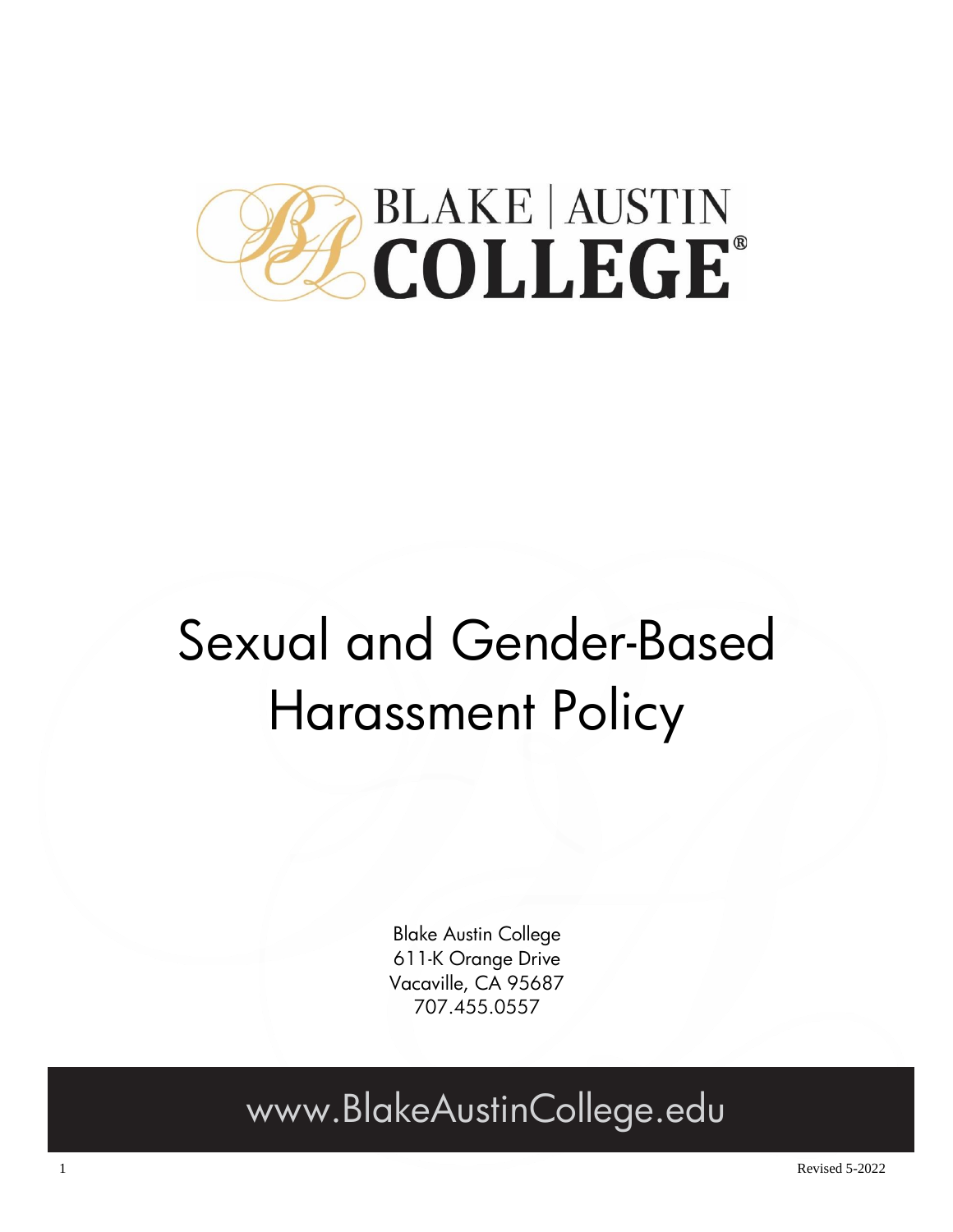This page was intentionally left blank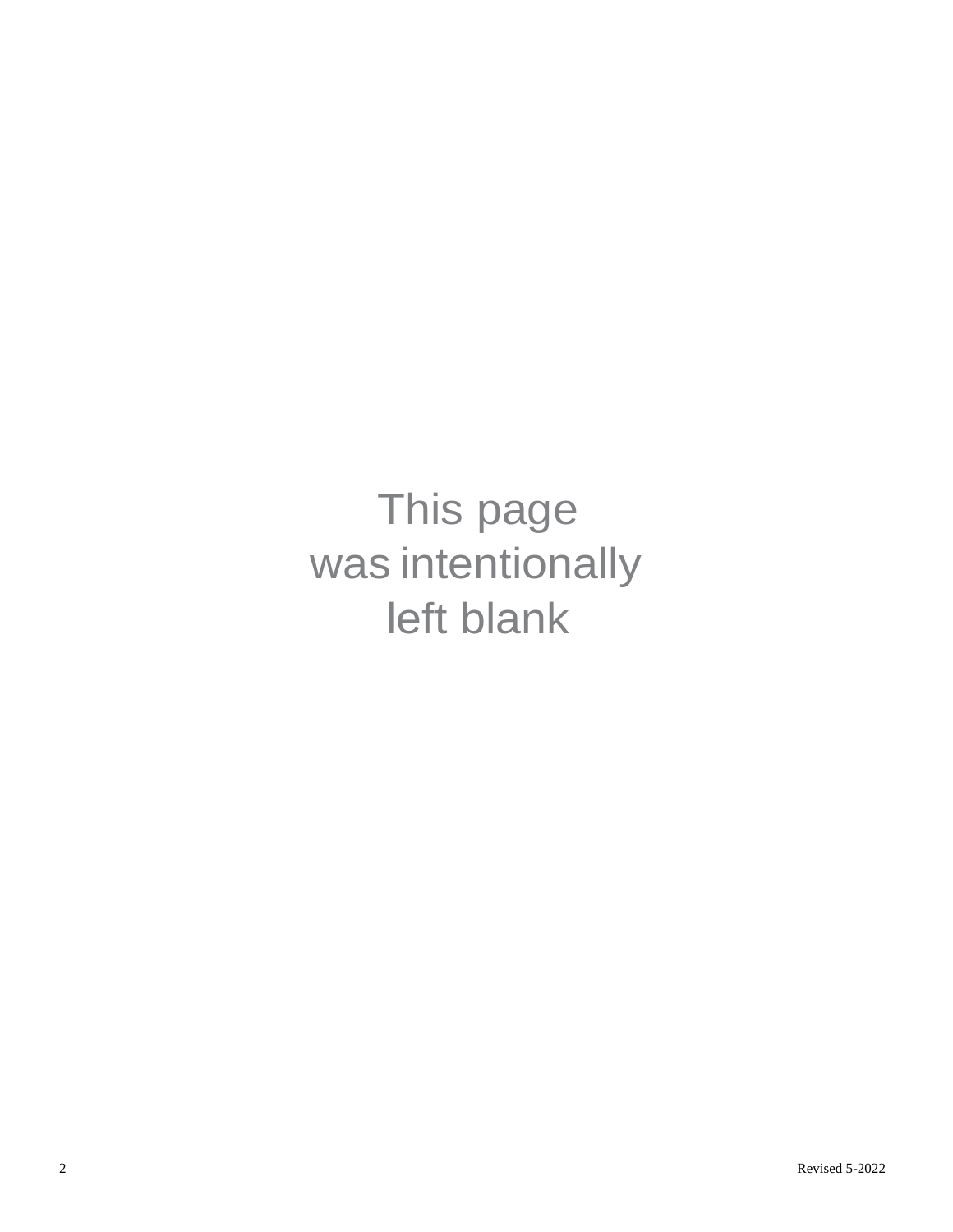## **Policy Statement**

Blake Austin College is committed to maintaining a safe and healthy educational and work environment in which no member of the College community is, on the basis of sex, sexual orientation, or gender identity, excluded from participation in, denied the benefits of, or subjected to discrimination in any College program or activity. Gender-based and sexual harassment, including sexual violence, are forms of sex discrimination in that they deny or limit an individual's ability to participate in or benefit from College programs or activities.

This Policy is designed to ensure a safe and non-discriminatory educational and work environment and to meet legal requirements, including: Title IX of the Education Amendments of 1972, which prohibits discrimination on the basis of sex in the College's programs or activities; relevant sections of the Violence Against Women Reauthorization Act; Title VII of the Civil Rights Act of 1964, which prohibits discrimination on the basis of sex in employment; and California laws that prohibit discrimination on the basis of sex, sexual orientation, and gender identity. It does not preclude application or enforcement of other College or School policies.

It is the policy of the College to provide educational, preventative and training programs regarding sexual or gender-based harassment; to encourage reporting of incidents; to prevent incidents of sexual and genderbased harassment from denying or limiting an individual's ability to participate in or benefit from the College's programs; to make available timely services for those who have been affected by discrimination; and to provide prompt and equitable methods of investigation and resolution to stop discrimination, remedy any harm, and prevent its recurrence. Violations of this Policy may result in the imposition of sanctions up to, and including, termination, dismissal, or expulsion, as determined by the appropriate officials at the College.

Retaliation against an individual for raising an allegation of sexual or gender-based harassment, for cooperating in an investigation of such a complaint, or for opposing discriminatory practices is prohibited. Submitting a complaint that is not in good faith or providing false or misleading information in any investigation of complaints is also prohibited.

Nothing in this Policy shall be construed to abridge academic freedom and inquiry, principles of free speech, or the College's educational mission.

## **Definitions**

#### **Sexual Harassment**

Sexual harassment is unwelcome conduct of a sexual nature, including unwelcome sexual advances, requests for sexual favors, and other verbal, nonverbal, graphic, or physical conduct of a sexual nature, when: (1) submission to or rejection of such conduct is made either explicitly or implicitly a condition of an individual's employment or academic standing or is used as the basis for employment decisions or for academic evaluation, grades, or advancement (quid pro quo); or (2) such conduct is sufficiently severe, persistent, or pervasive that it interferes with or limits a person's ability to participate in or benefit from the College's education or work programs or activities (hostile environment).

Quid pro quo sexual harassment can occur whether a person resists and suffers the threatened harm, or the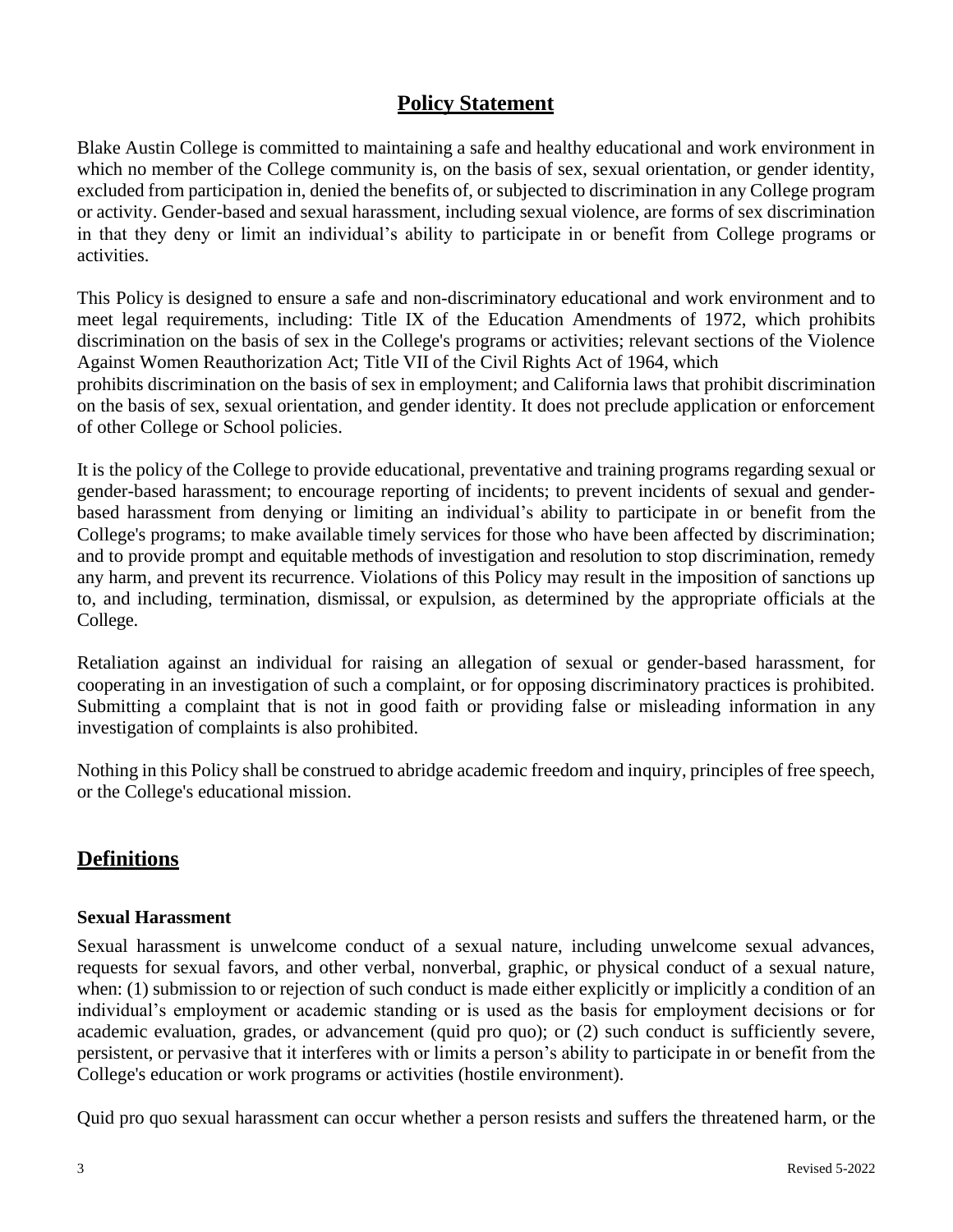person submits and avoids the threatened harm. Both situations could constitute discrimination on the basis of sex.

A hostile environment can be created by persistent or pervasive conduct or by a single severe episode. The more severe the conduct, the less need there is to show a repetitive series of incidents to prove a hostile environment. Sexual violence, including rape, sexual assault, and domestic and dating violence, is a form of sexual harassment. In addition, the following conduct may violate this Policy:

- Observing, photographing, videotaping, or making other visual or auditory records of sexual activity or nudity, where there is a reasonable expectation of privacy, without the knowledge and consent of all parties
- Sharing visual or auditory records of sexual activity or nudity without the knowledge and consent of all recorded parties and recipient(s)
- Sexual advances, whether or not they involve physical touching
- Commenting about or inappropriately touching an individual's body
- Requests for sexual favors in exchange for actual or promised job benefits, such as favorable reviews, salary increases, promotions, increased benefits, orcontinued employment
- Lewd or sexually suggestive comments, jokes, innuendoes, or gestures
- Stalking

Other verbal, nonverbal, graphic, or physical conduct may create a hostile environment if the conduct is sufficiently persistent, pervasive, or severe so as to deny a person equal access to the College's programs or activities. Whether the conduct creates a hostile environment may depend on a variety of factors, including: the degree to which the conduct affected one or more person's education or employment; the type, frequency, and duration of the conduct; the relationship between the parties; the number of people involved; and the context in which the conduct occurred.

#### **Unwelcome Conduct**

Conduct is unwelcome if a person (1) did not request or invite it and (2) regarded the unrequested or uninvited conduct as undesirable or offensive. That a person welcomes some sexual contact does not necessarily mean that person welcomes other sexual contact. Similarly, that a person willingly participates in conduct on one occasion does not necessarily mean that the same conduct is welcome on a subsequent occasion.

Whether conduct is unwelcome is determined based on the totality of the circumstances, including various objective and subjective factors. The following types of information may be helpful in making that determination: statements by any witnesses to the alleged incident; information about the relative credibility of the parties and witnesses; the detail and consistency of each person's account; the absence of corroborating information where it should logically exist; information that the Respondent has been found to have harassed others; information that the Complainant has been found to have made false allegations against others; information about the Complainant's reaction or behavior after the alleged incident; and information about any actions the parties took immediately following the incident, including reporting the matter to others.

In addition, when a person is so impaired or incapacitated as to be incapable of requesting or inviting the conduct, conduct of a sexual nature is deemed unwelcome, provided that the Respondent knew or reasonably should have known of the person's impairment or incapacity. The person may be impaired or incapacitated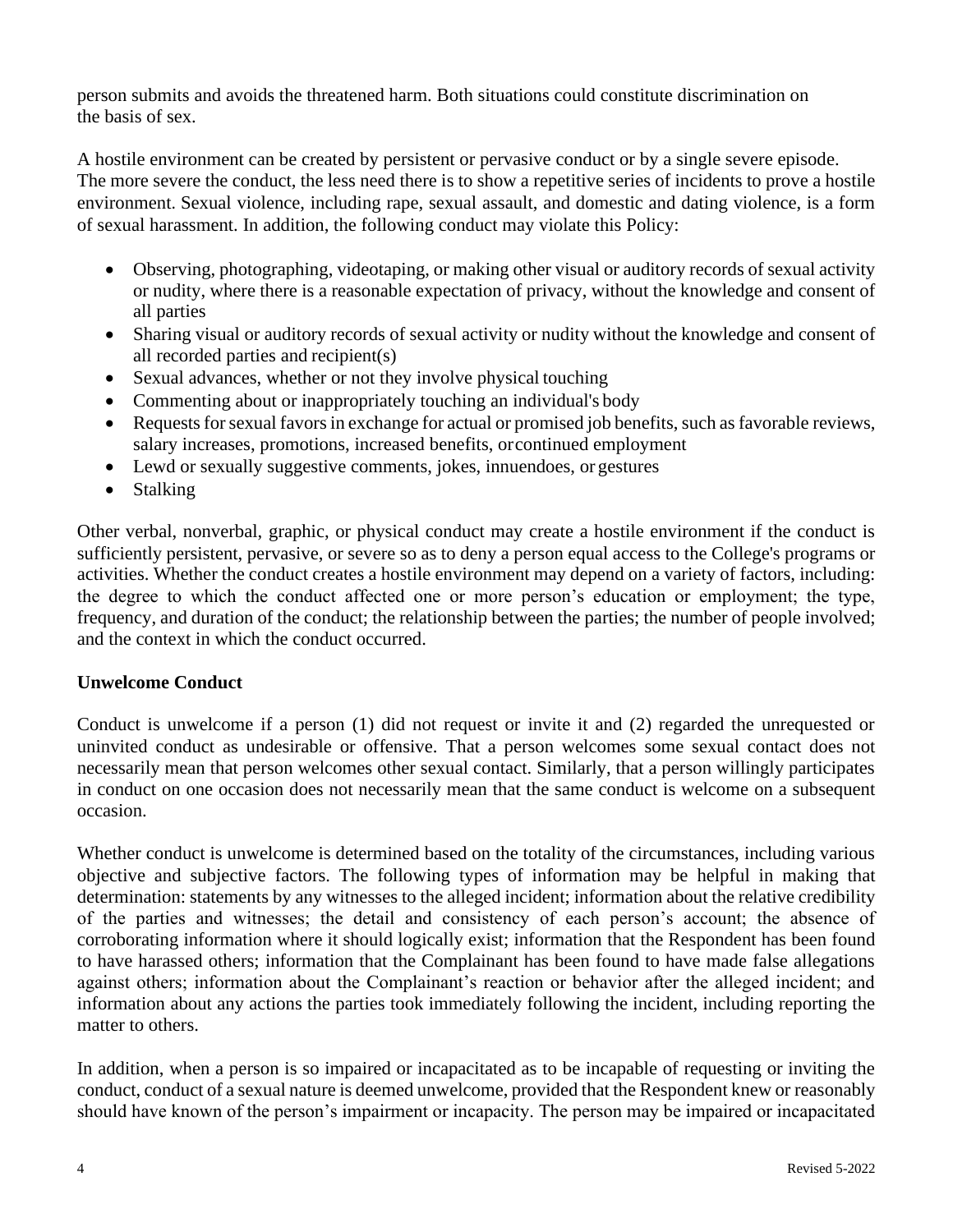as a result of drugs or alcohol or for some other reason, such as sleep or unconsciousness. A Respondent's impairment at the time of the incident as a result of drugs or alcohol does not, however, diminish the Respondent's responsibility for sexual or gender-based harassment under this Policy.

#### **Gender-Based Harassment**

Gender-based harassment is verbal, nonverbal, graphic, or physical aggression, intimidation, or hostile conduct based on sex, sex-stereotyping, sexual orientation or gender identity, but not involving conduct of a sexual nature, when such conduct is sufficiently severe, persistent, or pervasive that it interferes with or limits a person's ability to participate in or benefit from the College's education or work programs or activities. For example, persistent disparagement of a person based on a perceived lack of stereotypical masculinity or femininity or exclusion from an activity based on sexual orientation or gender identity also may violate this Policy.

## **Jurisdiction**

This Policy applies to sexual or gender-based harassment that is committed by students, faculty, staff,

Blake Austin College appointees, or third parties, whenever the misconduct occurs:

- 1. On Blake Austin College property; or
- 2. Off Blake Austin College property,if:
	- a. the conduct was in connection with a College or College-recognized program or activity; or
	- b. the conduct may have the effect of creating a hostile environment for a member of the College community.

## **Monitoring and Confidentiality**

A variety of resources are available at the College and in the area to assist those who have experienced gender-based or sexual harassment, including sexual violence.

Individuals considering making a disclosure to College resources should make sure they have informed expectations concerning privacy and confidentiality. The College is committed to providing all possible assistance in understanding these issues and helping individuals to make an informed decision.

It is important to understand that, while the College will treat information it has received with appropriate sensitivity, College personnel may nonetheless need to share certain information with those at the College responsible for stopping or preventing sexual or gender-based harassment. For example, College officers, other than those who are prohibited from reporting because of a legal confidentiality obligation or prohibition against reporting, must promptly notify a Title IX Coordinator about possible sexual or gender-based harassment, regardless of whether a complaint is filed. Such reporting is necessary for various reasons, including to ensure that persons possibly subjected to such conduct receive appropriate services and information; that the College can track incidents and identify patterns; and that, where appropriate, the College can take steps to protect the Blake Austin College community. This reporting by College officers will not necessarily result in a complaint; rather, a Title IX Coordinator, in consultation with the Title IX Officer, will assess the information and determine what action, if any, will be taken. Information will be disclosed in this manner only to those at the College who, in the judgment of the Title IX Officer or Title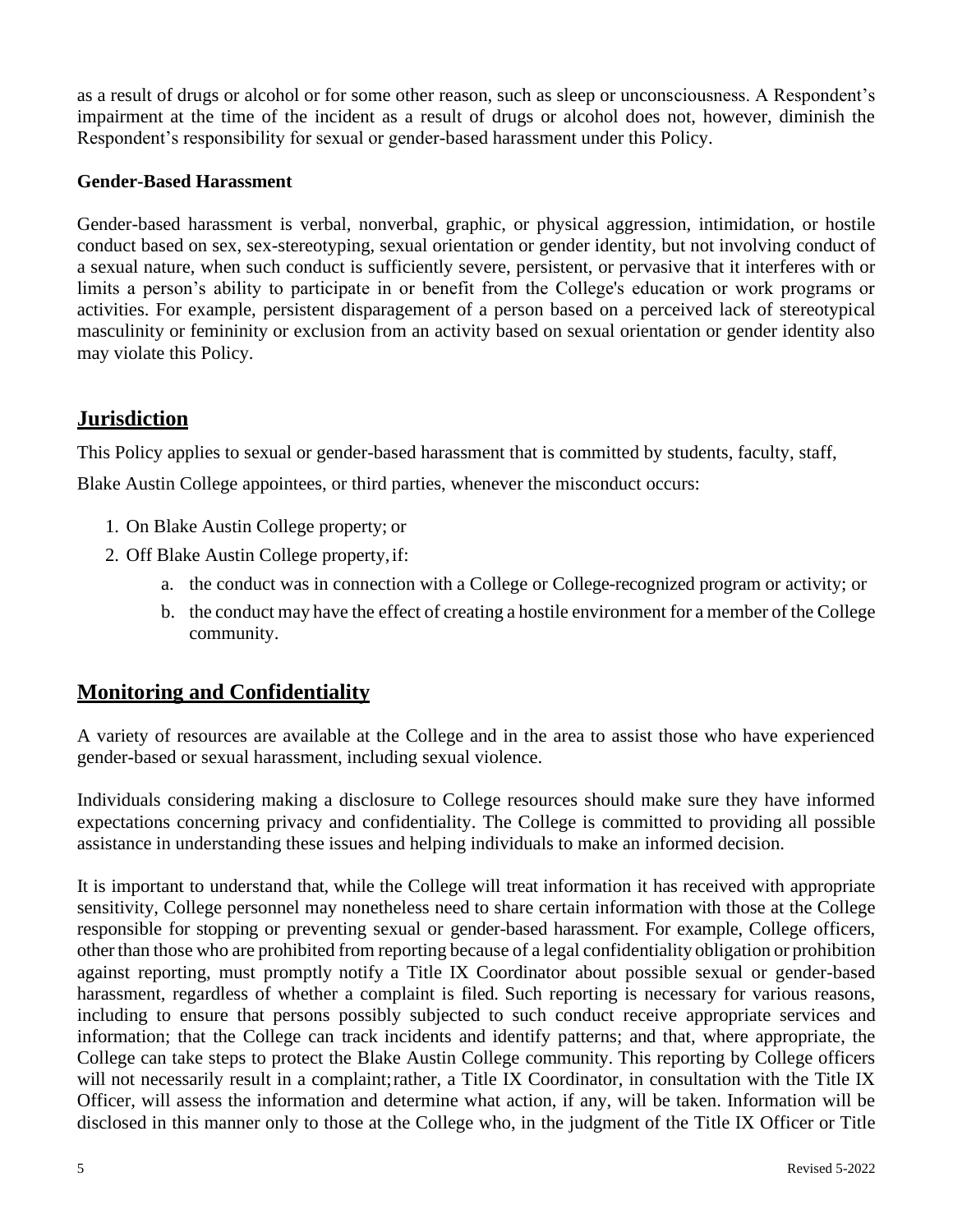IX Coordinators, have a need to know.

Should individuals desire to discuss an incident or other information only with persons who are subject to a legal confidentiality obligation or prohibition against reporting, they should ask College officers for information about such resources, which are available both at the College and elsewhere. College officers are available to discuss these other resources and to assist individuals in making an informed decision.

## **Violations of other Rules**

The College encourages the reporting of all concerns regarding sexual or gender-based harassment. Sometimes individuals are hesitant to report instances of sexual or gender-based harassment because they fear they may be charged with other policy violations, such as underage alcohol consumption.

Because the College has a paramount interest in protecting the well-being of its community and remedying sexual or gender-based harassment, other policy violations will be considered, if necessary, separately from allegations under this Policy.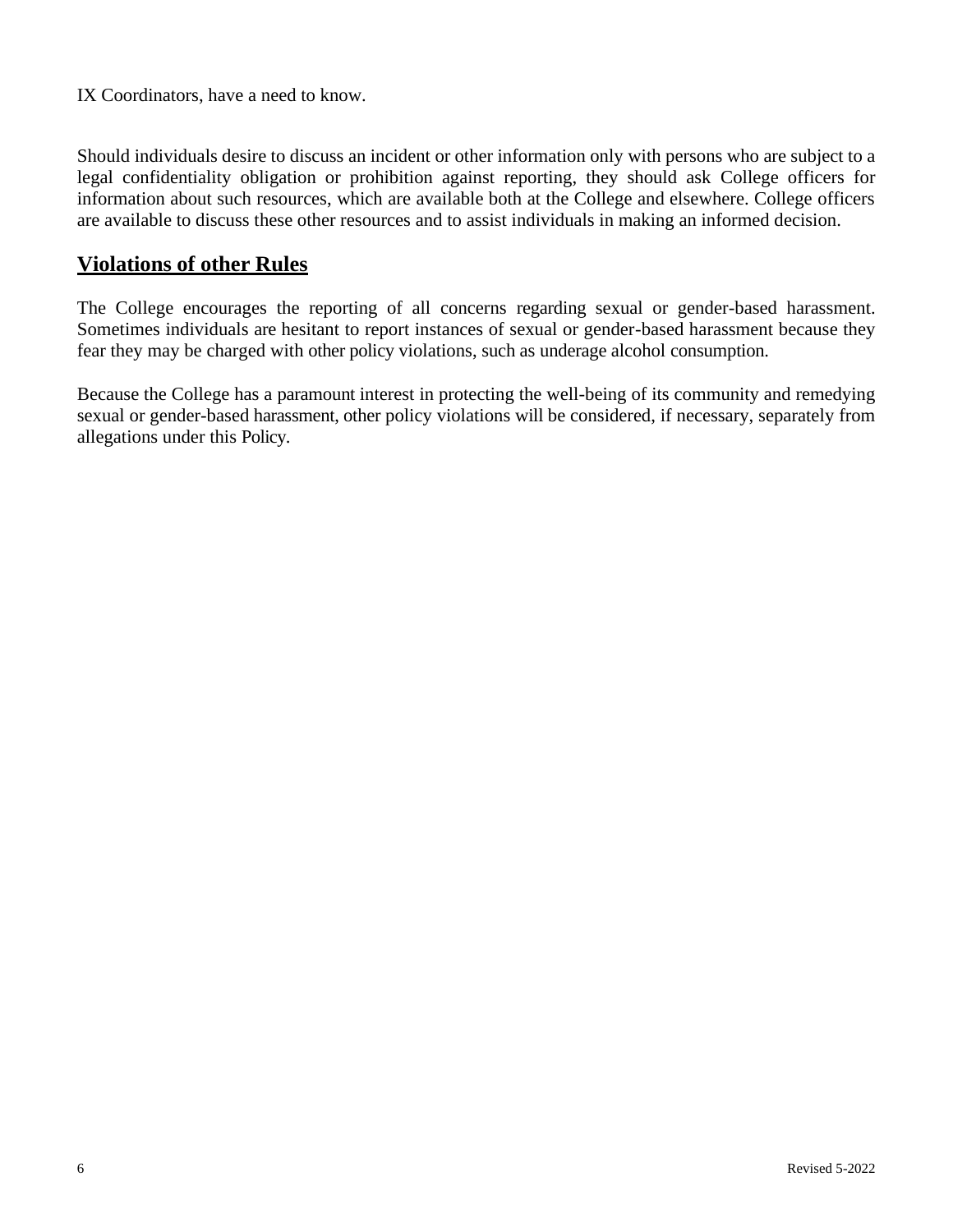#### **College Title IX Officer:**

Elizabeth Blake, Assistant Campus Director, [Elizabeth@blakeaustincollege.edu](mailto:Elizabeth@blakeaustincollege.edu)

#### **College Title IX Coordinator:**

DeDe Castleman, HR/Business Office Manager[, DeDe@blakeaustincollege.edu](mailto:DeDe@blakeaustincollege.edu)

#### **Outside Agencies:**

- U.S. Department of Education, Office for Civil Rights (OCR)
- U.S. Equal Employment Opportunity Commission (EEOC)
- <http://www.cdc.gov/violenceprevention/sexualviolence/prevention.html>
- [http://www.nsvrc.org/publications/child-sexual-abuse-prevention-information-](http://www.cdc.gov/violenceprevention/sexualviolence/prevention.html)
- [packet http://www.jrsa.org/dvsa-drc/contacts.shtml#state](http://www.nsvrc.org/publications/child-sexual-abuse-prevention-information-packet)
- [http://www.jrsa.org/dvsa-drc/national-summary.shtml](http://www.jrsa.org/dvsa-drc/contacts.shtml#state)
- [http://www.nsvrc.org/organizations/sexual-violence-specific-organization](http://www.jrsa.org/dvsa-drc/national-summary.shtml)
- [http://clerycenter.org/referrals-sexual-assault-and-rape-5state](http://www.nsvrc.org/organizations/sexual-violence-specific-organization)